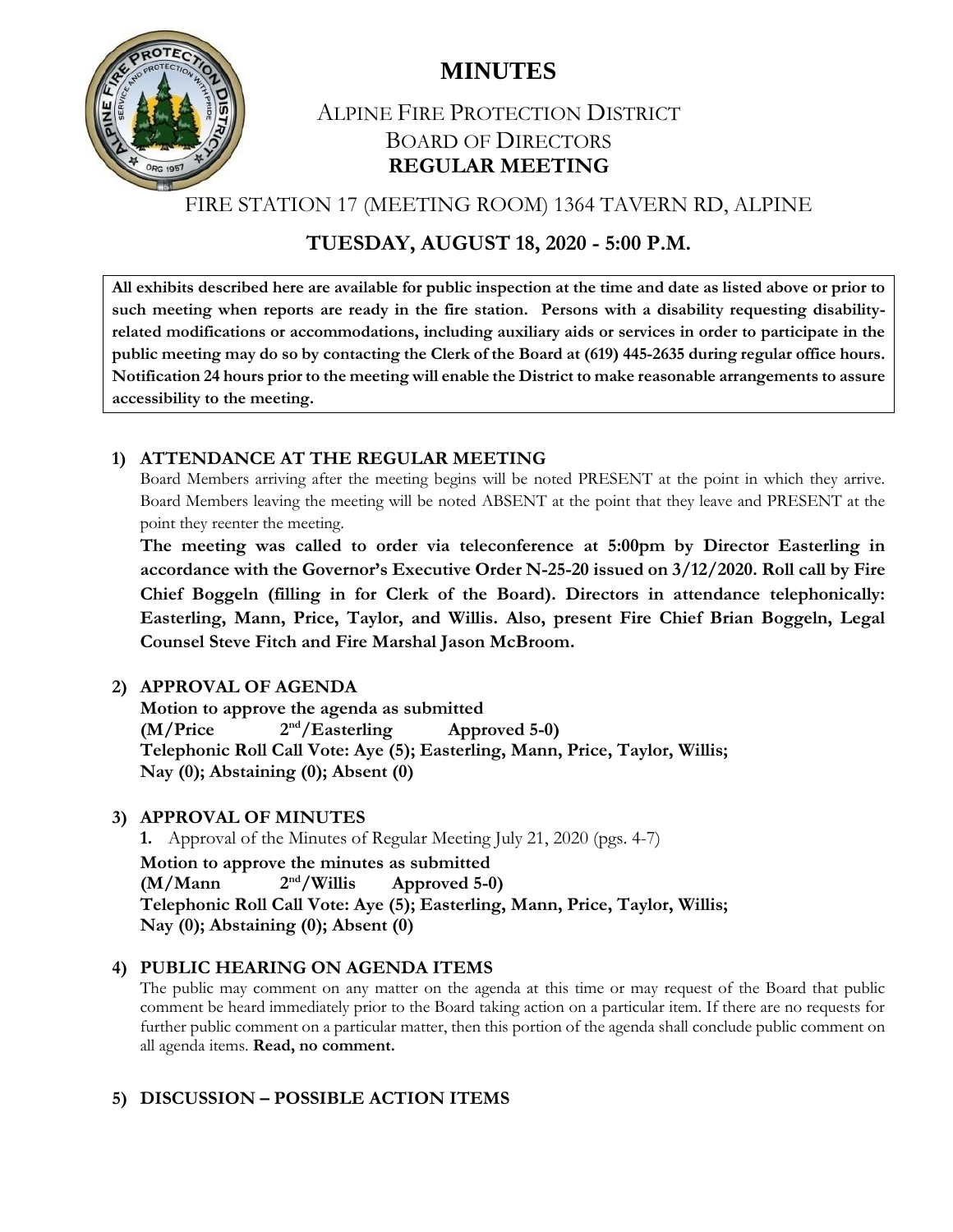#### **1. Appointment of Representatives and Committee Representatives (PASIS, FDAC-EBA)**

|  | <b>PASIS (Public Agency Self Insurance System)</b> |  |
|--|----------------------------------------------------|--|
|  |                                                    |  |

Primary Rep.: Admin Director Caccavo **Fire Chief Boggeln** Alternate Rep.: Fire Chief Boggeln **Director Taylor**

**FDAC-EBA (Fire Districts Association of California – Employee Benefits Association**

> Primary Rep.: Admin Director Caccavo **Fire Chief Boggeln** Alternate Rep.: Fire Chief Boggeln **Director Willis**

**Motion to appoint Fire Chief Boggeln as Primary Representative to PASIS (Public Agency Self Insurance System) and FDAC-EBA (Fire Districts Association of California-Employee Benefits Association).**

**(M/Willis 2** Approved 5-0) **Telephonic Roll Call Vote: Aye (5); Easterling, Mann, Price, Taylor, Willis; Nay (0); Abstaining (0); Absent (0)**

**Motion to appoint Director Taylor as Alternate Representative to PASIS (Public Agency Self Insurance System) and appoint Director Willis as Alternate Representative to FDAC-EBA (Fire Districts Association of California- Employee Benefits Association). (M/Mann 2 nd/Easterling Approved 5-0) Telephonic Roll Call Vote: Aye (5); Easterling, Mann, Price, Taylor, Willis; Nay (0); Abstaining (0); Absent (0)**

- **2. Final Budget FY 2020/2021 – Second Hearing. Hearing Only/Discussion.**  (Budget pgs. 7-17) (Changes pg. 16) **Director Willis raised question where the surplus funds are and Fire Chief Boggeln pointed to page 16 to review current numbers. Legal Counsel Fitch advised the funds in question are not surplus funds but instead committed funds based on prior Board of Director resolutions.**
- **3. Budget Adjustments FY 2019/2020. Discussion/Action.** Make final adjustments to prior fiscal year budget to comply with audit requirements. (Staff Report pg. 18)(Adjustments pgs. 19-22) Fire Chief Boggeln explained an updated regarding the moved funds to corrected categories. **Motion to approve the adjustments. (M/Taylor 2 nd/Easterling Approved 5-0) Telephonic Roll Call Vote: Aye (5); Easterling, Mann, Price, Taylor, Willis; Nay (0); Abstaining (0); Absent (0)**
- **4. Review and Approve Policy #5001 – CAL CARD Purchasing Policy**. **Discussion/Action.**  (pgs. 23-33)

Fire Chief Boggeln gave an update on current policy and what the key changes were to the revised policy. Captains now have access to a CAL CARD with limits. Fire Chief Boggeln would be able to adjust if necessary to increase spending limits over the phone with the bank in the case of a strike team or other abnormal situation. Fire Chief Boggeln assured the Board of Directors of the safe guards in place to hold those accountable for over or making unapproved purchases. Director Willis provided comment on acknowledging those safe guards. Director Taylor had 2 questions;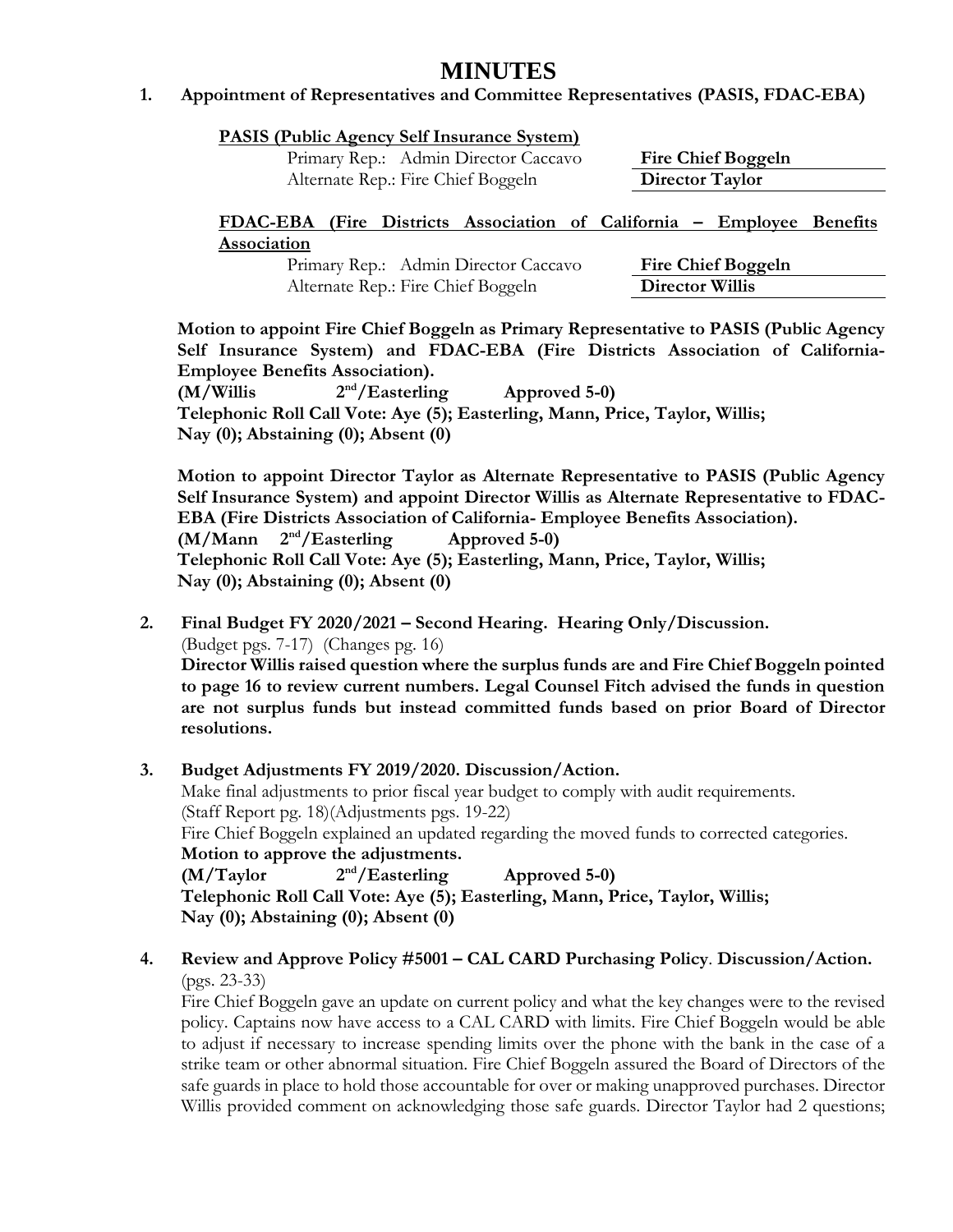the first question was regarding the approval amounts and if the current limit was enough. Fire Chief Boggeln responded that he will be going through and reviewing and updating all policies in 2021 and revisions will be made if needed then. Legal Counsel Fitch assured Director Taylor about the amounts for cards and the caution in competitive bidding. The second question from Director Taylor was in regards to the approval process of Fire Chief purchases and use of CAL CARD. Fire Chief Boggeln explained that the spending it is submitted each month in the board packet in the financial reports. Fire Chief Boggeln finished with comment that all users of the cards are required to sign the policy acknowledging the policy and its use.

Motion to approve the policy as submitted.

**(M/Willis 2** Approved 5-0) **Telephonic Roll Call Vote: Aye (5); Easterling, Mann, Price, Taylor, Willis; Nay (0); Abstaining (0); Absent (0)**

**5. Resolution 20/21-02: A Resolution of the Board of Directors of the Alpine Fire Protection District Authorizing Agents to Execute for and on Behalf of the District in Regards to Federal Financial Assistance from the Department of Homeland Security. Discussion/Action.** (pgs. 34)

Fire Chief Boggeln explained the annual resolution authorizing Fire Chief and Admin Director to submit grants for federal projects**.** 

**Motion to approve Resolution 20/21-02 as submitted.**

 $(M/Mann$   $2<sup>nd</sup>/Willis$ Approved 5-0)

**Telephonic Roll Call Vote: Aye (5); Easterling, Mann, Price, Taylor, Willis; Nay (0); Abstaining (0); Absent (0)**

#### **6) CONSENT CALENDAR**

- **1.** Financial Reports July 2020 (pgs. 35-52)
- **2.** Employee Reimbursement Report July 2020 (pg. 53)
- **3.** Cash Flow as of July 2020 (pg.54-55)
- **4.** Investment Portfolio June 2020 (pg. 56)

**Motion to approve Consent Calendar as submitted. (M/Price 2 nd/Mann Approved 5-0) Telephonic Roll Call Vote: Aye (5); Easterling, Mann, Price, Taylor, Willis; Nay (0); Abstaining (0); Absent (0)**

#### **7) REPORTS – Information Only**

**1.** Fire Chief (pgs. 57-58)

**Fire Chief Boggeln gave update on Fire Fighter Laff and Ozbirn celebrated 5 years with the District. Captain Dotson was deployed on an overhead assignment to a fire in Northern California and will be gone for possibly two weeks. Within the last hour, Fire Chief Boggeln was called as a Strike Team Leader and Engine 17 will be heading out to a fire in North County. There was a question regarding an update on Covid-19 cases in Alpine and Fire Chief Boggeln reports the numbers remain at about 100 cases in Alpine, supplies are steady and the crew at the station is in good health. Director Taylor commented on the mutual aid program and commended Fire Chief Boggeln on his efforts as a Strike Team Leader for the Apple Fire and willingness to send our engine and crews to assist. Fire Chief Boggeln also reported on a semi-**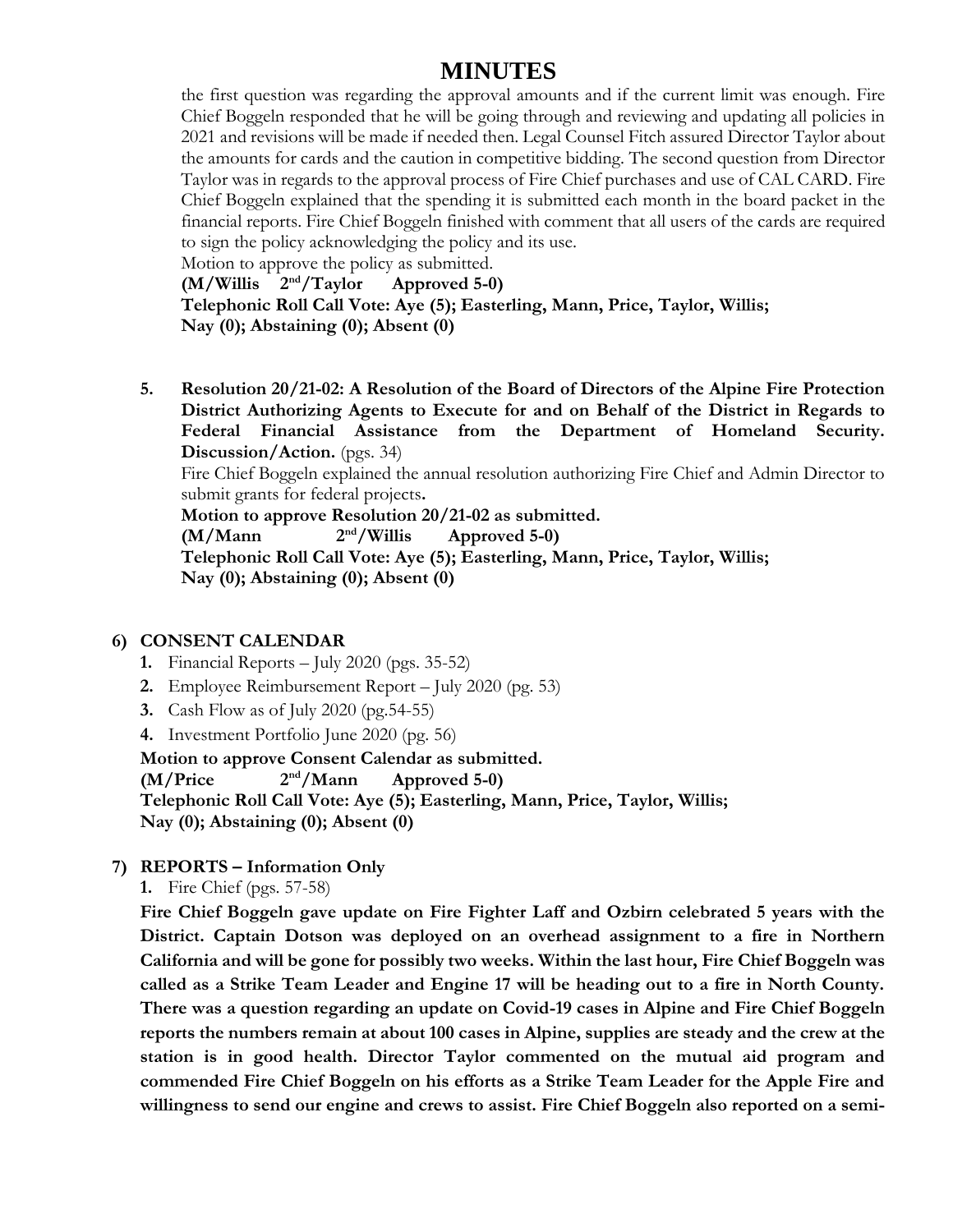**truck fire on Wednesday that extended to some brush but was quickly put out as well as a series of fires on Thursday along the freeway near Victoria Drive.** 

**2.** Fire Marshal – July 2020 (pg.59)

**Fire Marshal McBroom gave update on online burn permits and continued weed abatement notices. No questions.** 

**3.** Local 2638

**No report.**

**4.** Board or Staff Committee Reports (HCFA, HTFA, FAIRA, PASIS, et. al)

### **No reports.**

**5.** Fire Statistics by Incident Type for prior month – July 2020 (pg. 60)

### **No questions.**

**6.** Grant Update (pgs.61-63)

**Fire Chief Boggeln gave update on SHGP grant and approval for web gear and partial radios.** 

## **8) PUBLIC DISCUSSION**

In accordance with state law, an item not on the agenda may be brought forth by the general public for discussion. No action or discussion shall be undertaken, except that members of the board may briefly respond to statements or questions posed by the general public. In addition, on their own initiative or in response to questions posed by the public, the board members may ask a question for clarification; provide a reference to staff or other resources for factual information or request staff to report back to the board at a subsequent meeting concerning any matter. Furthermore, a member of the Board may take action to direct staff to place a matter of business on a future agenda.

**Read, no comment.** 

## **9) DIRECTOR'S REPORTS**

Items or reports from Board Members not printed on the Agenda may not be discussed by the Board, but if appropriate, will be placed on a future Agenda.

**Easterling: No report.**

**Mann: No report.**

**Price: No report.**

**Taylor: No report.**

**Willis: No report.**

**5:30pm adjourned to Closed Session**

#### **10) CLOSED SESSION**

 **a)California Government Code §54957.6 CONFERENCE WITH NEGOTIATORS**

Title: Public Employee Performance Evaluation: Payroll and Accounting Specialist

#### **b)California Government Code §54957.6 CONFERENCE WITH NEGOTIATORS**

Title: Non-Safety Employees Compensation Range and Benefit Package

 **5:36pm reconvened to Open Session Directions given, no action taken.**